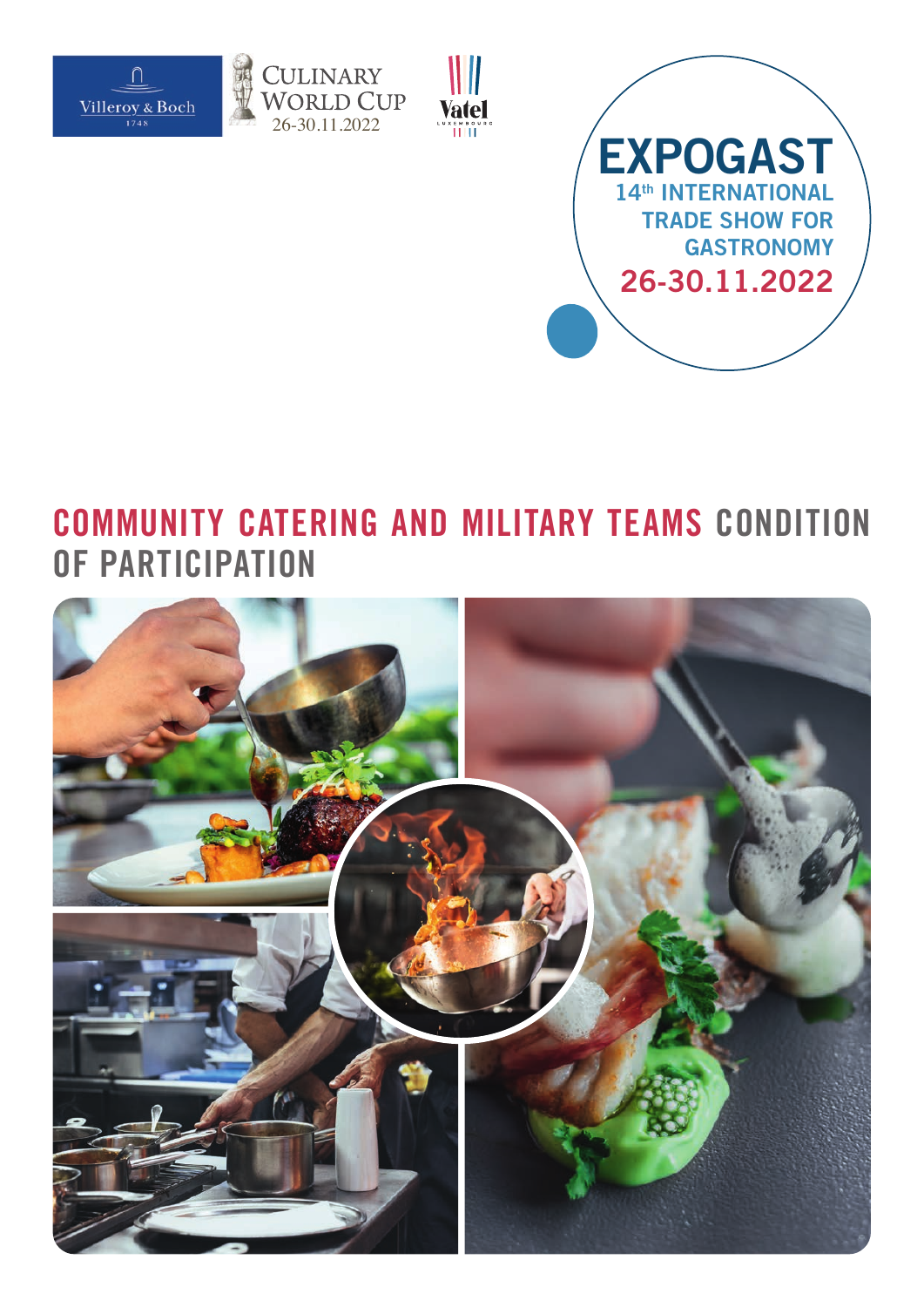

26-30.11.2022



# **COMMUNITY CATERING AND MILITARY TEAMS CONDITION OF PARTICIPATION**

Organiser and responsible supervisor of the international culinary exhibition EXPOGAST 2022 Villeroy & Boch - Culinary World Cup: Vatel Luxembourg, Association of professional chefs of the Grand Duchy of Luxembourg, Amitié Gastronomique Francois Vatel.

For all information concerning the competition in relation to EXPOGAST 2022 Villeroy & Boch - Culinary World Cup please check our website **www.vatel.lu** or contact us by email: **cwc@pt.lu**













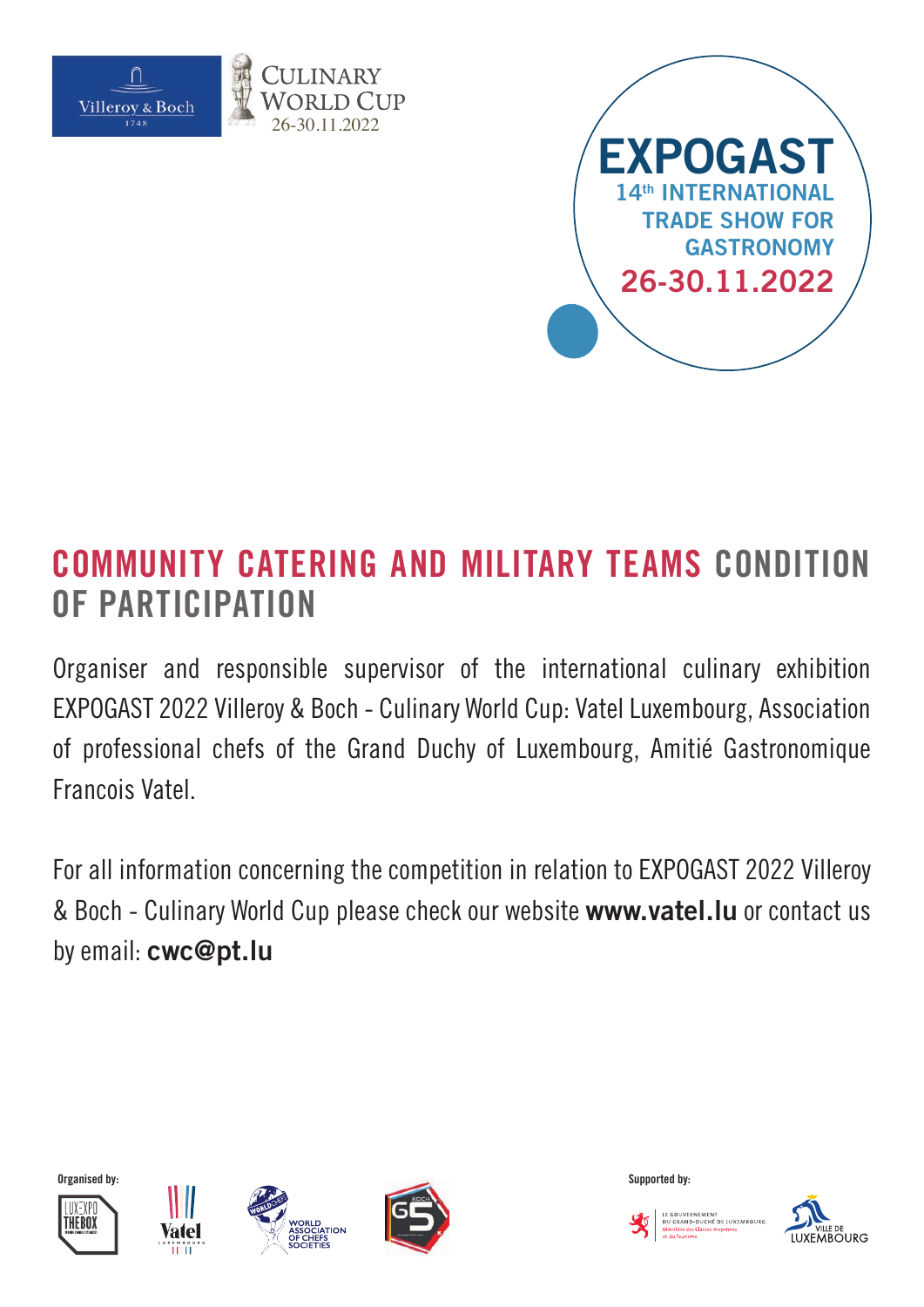

| <b>Duration</b>                                                 | The Expogast 2022 - Villeroy&Boch Culinary World Cup takes place from Saturday 26th of November to Wednesday<br>30 <sup>th</sup> of November 2022 at Luxexpo The Box, Luxembourg-Kirchberg.                                                                                                                                                                                                                                                          |  |
|-----------------------------------------------------------------|------------------------------------------------------------------------------------------------------------------------------------------------------------------------------------------------------------------------------------------------------------------------------------------------------------------------------------------------------------------------------------------------------------------------------------------------------|--|
| <b>Opening hours</b>                                            | Daily exhitibition hours are:<br>for participants from 5.00 am to 9.30 pm<br>for visitors from 11.00 am to 9.00 pm                                                                                                                                                                                                                                                                                                                                   |  |
| <b>Opening Ceremony</b>                                         | The national teams are going to be officially introduced during the opening ceremony which takes place on Friday<br>25 <sup>th</sup> of November 2022 at 5.00 pm at Luxexpo The Box.<br>(For organizational matters, changes might be possible)                                                                                                                                                                                                      |  |
| <b>Closing Ceremony</b>                                         | The award ceremony and the announcement of the Expogast 2022 - Culinary World Cup winners will take place on<br>Thursday 1st of December 2022 at 2.00 pm at Luxexpo The Box.<br>(For organization matters, changes might be possible)                                                                                                                                                                                                                |  |
| <b>Daily Ceremony</b>                                           | The daily ceremony with the announcement of the medals and diplomas of the day (cold exhibition) takes place on<br>each competition day at 5.00 pm.<br>(For organization matters, changes might be possible)                                                                                                                                                                                                                                         |  |
| <b>Outfit of the team of the</b><br>national teams              | The members of the community catering and military teams are required to wear their cooking outfit, including chef<br>hat during all the ceremonies.                                                                                                                                                                                                                                                                                                 |  |
| <b>Registration</b>                                             | Online registration must be done via www.vatel.lu.<br>For further information or questions in relation to the online registration, contact us by email: cwc@pt.lu.                                                                                                                                                                                                                                                                                   |  |
| <b>Registration ends on</b><br>February 28 <sup>th</sup> , 2022 | The final and complete registration with the nominal announcement of the teams and its members must be made<br>until the 28 <sup>th</sup> of February 2022.                                                                                                                                                                                                                                                                                          |  |
|                                                                 | The team has to send a picture in color of the whole team by mail to cwc@pt. Iu until the 31 <sup>st</sup> of August 2022 for a<br>publication.                                                                                                                                                                                                                                                                                                      |  |
|                                                                 | The menu proposal has to be submitted by email to cwc@pt.lu until the 31 <sup>st</sup> of August 2022.                                                                                                                                                                                                                                                                                                                                               |  |
|                                                                 | The team must pay a participation fee of 350 Euro plus a deposit of 800 Euro. This deposit will only be reimbursed<br>at the end of the competition if the team manager can present a handover in due form of the kitchen and of the<br>professionally correct execution of the hot kitchen competition at the Restaurant of the Community Catering.<br>Money won't be refunded in case of no show and if the requested program is not accomplished. |  |
|                                                                 | The payment (fee plus deposit) must be done via online payment during the registration procedure<br>(VISA, MASTERCARD). The team can only participate if the total amount of 1150 Euro has been confirmed.<br>Transfer costs are at the expense of the team.                                                                                                                                                                                         |  |
|                                                                 | The registration fee includes 7 entry tickets for the whole lenght of the exhibition.                                                                                                                                                                                                                                                                                                                                                                |  |
|                                                                 | All the needed documents such as entry tickets will be handed out in the VATEL office Entrée Nord at Luxexpo<br>The Box, Luxembourg-Kirchberg up on Thursday the 24 <sup>th</sup> November 2022 from 10:00 am onwards.                                                                                                                                                                                                                               |  |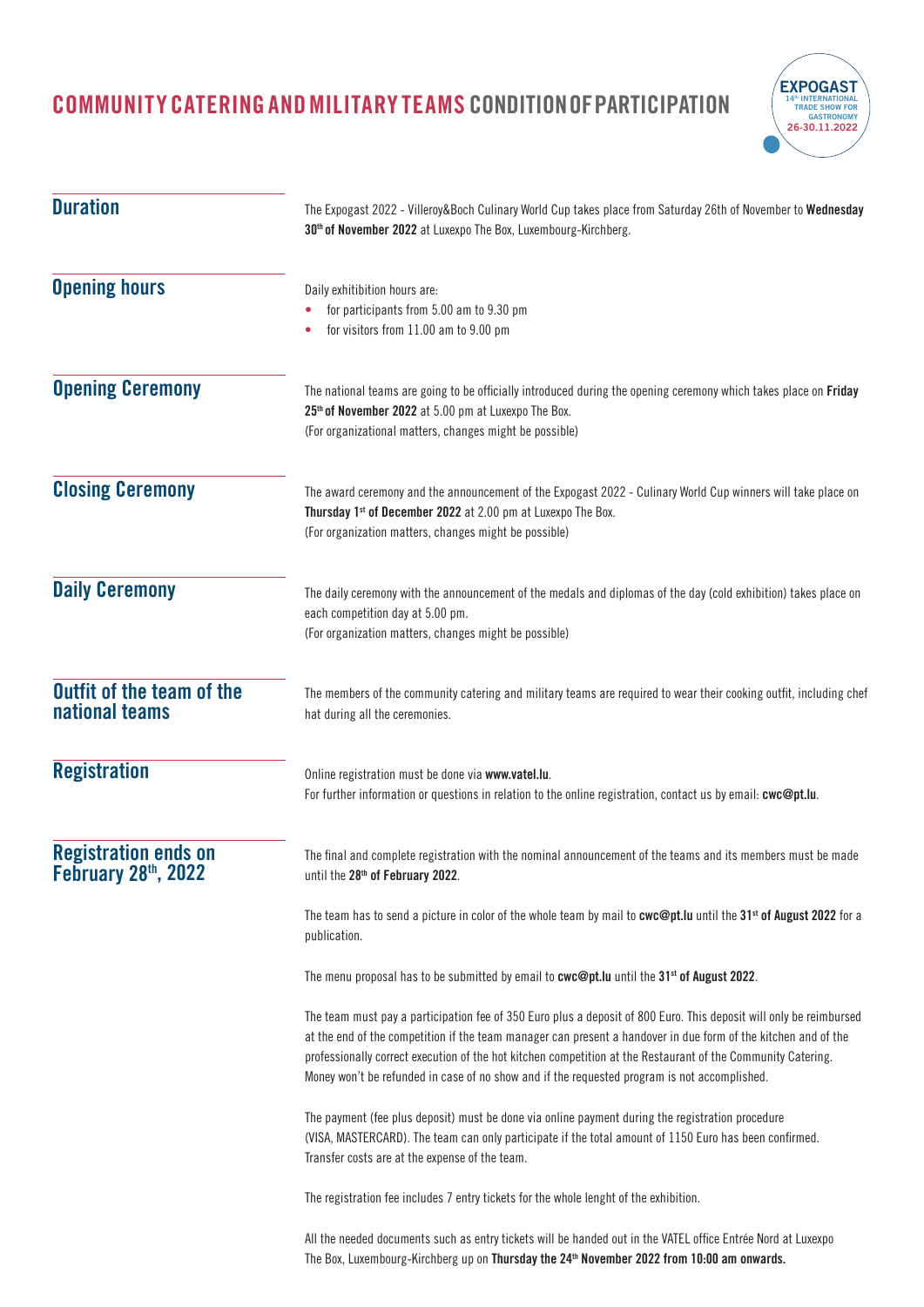

| <b>Registration modifications</b>        | Once the registration is compete, the team will be sent an e-mail including its login and password information in in<br>case the team might modify its registration (free of charge) before October 1st 2022.<br>Passed that date, the request for further changes can only to be processed by mail cwc@pt.lu or during the<br>competition in the jury administration office. Any changes will be charged at 50 Euro each. This payment must be<br>done at the registration desk upon arrival or for later changes in the jury administration office. |
|------------------------------------------|-------------------------------------------------------------------------------------------------------------------------------------------------------------------------------------------------------------------------------------------------------------------------------------------------------------------------------------------------------------------------------------------------------------------------------------------------------------------------------------------------------------------------------------------------------|
| <b>Accommodation</b>                     | The teams need to book their accommodation on their own. The organizer will reimburse the costs of maximum<br>40 Euros per person for a limited period of 2 nights and 4 persons for a total of maximum 320 Euros. Refund will<br>only be possible against presentation of the original invoice of the hotel (for a stay during competition days).                                                                                                                                                                                                    |
| <b>Customs</b>                           | Generally, there should be no problem with the import of goods in limited quantities into the Grand-Duchy of<br>Luxembourg.<br>From overseas, the regulations have to be strictly respected. Each participant receives - upon request - a<br>participation card, which has to be shown at customs upon request. All imported goods comply the health and<br>hygienic food regulations as defined by the EU.                                                                                                                                           |
| <b>Goods and raw</b><br><b>materials</b> | In Luxembourg you can purchase all goods and raw materials in high quality that you might require for your<br>preparation of the exhibits. It is recommended that orders are made in advance, the participants can receive a list<br>of special shops upon request. The competitor must procure all products by her-/himself.<br>Black listed products are prohibited.                                                                                                                                                                                |
| <b>Material costs</b>                    | Material and decoration costs related to the exhibition are at the expense of the team.                                                                                                                                                                                                                                                                                                                                                                                                                                                               |
| <b>Preparation and mise</b><br>en place  | The teams have to organize the workplace for the preparation and mise en place of their program by themselves.                                                                                                                                                                                                                                                                                                                                                                                                                                        |
| <b>Team composition</b>                  | The applying community catering or military team must be member in their respective national association and be<br>supported by it.                                                                                                                                                                                                                                                                                                                                                                                                                   |
|                                          | The community catering and military team consists of<br>4 chefs<br>۰<br>1 kitchen helper/dishwashing<br>٠<br>1 helper expeditor/stewarding<br>The helpers must wear clearly different dresses than the 4 chefs.                                                                                                                                                                                                                                                                                                                                       |
|                                          | The helper inside the kitchen:<br>Up from the start of the competition on, only the kitchen-helper is allowed to be in the kitchen during the entire<br>competition as dishwasher and for the cleaning of the working tables and kitchen machines.                                                                                                                                                                                                                                                                                                    |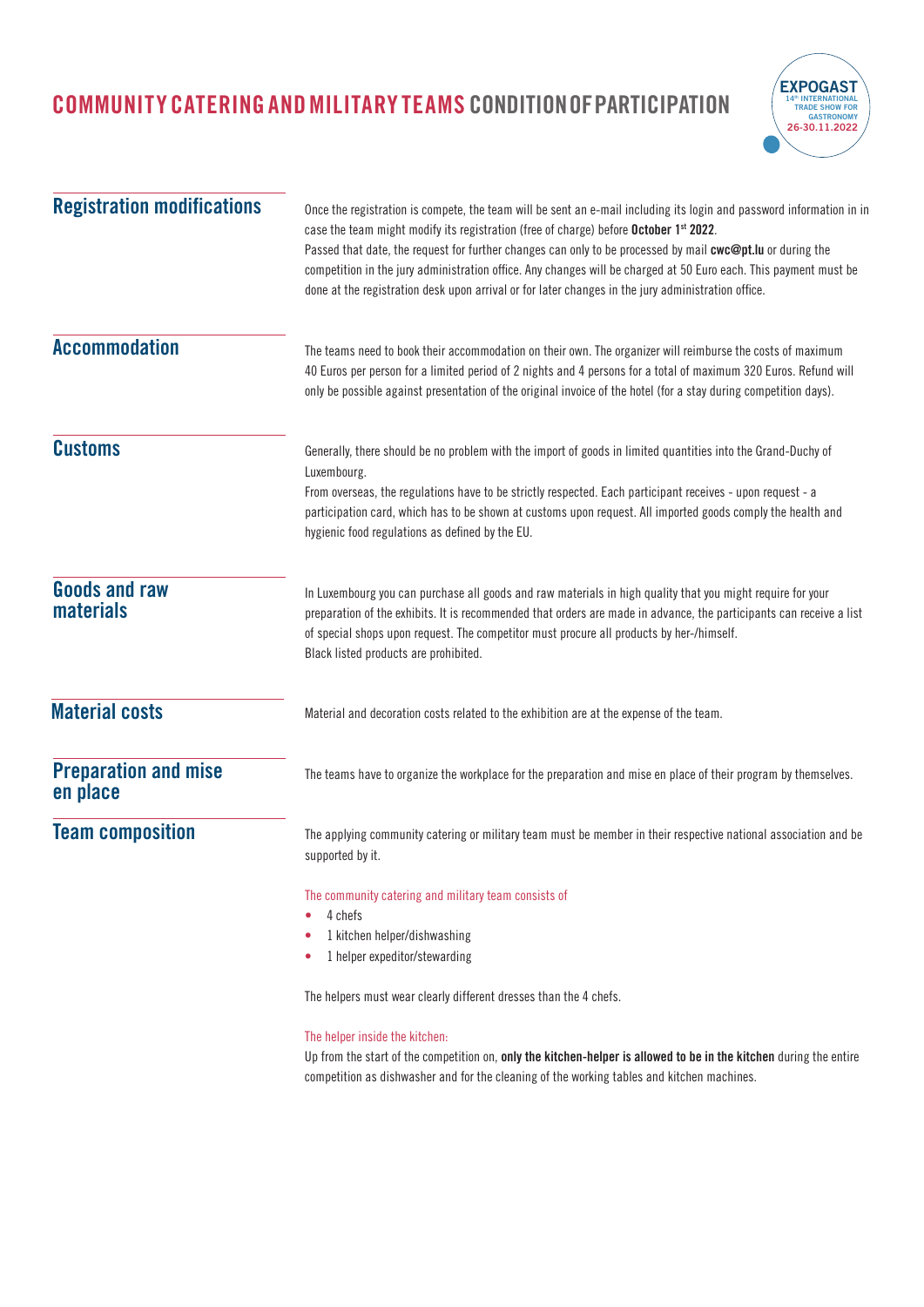

|                                         | The helper for outside the kitchen:<br>is allowed to count and polish the plates.<br>may create a themed atmosphere in the restaurant by using aesthetically appropriate decorations in the<br>service area.<br>may take care of the decoration of the salad and dessert display. He can refill the salads and desserts during<br>service time.<br>may be responsible for the guest's ticket control and revenue control with the organizer.<br>is not allowed to enter the kitchen.                                                                                             |
|-----------------------------------------|----------------------------------------------------------------------------------------------------------------------------------------------------------------------------------------------------------------------------------------------------------------------------------------------------------------------------------------------------------------------------------------------------------------------------------------------------------------------------------------------------------------------------------------------------------------------------------|
|                                         | Both helpers are NOT allowed to touch any food.                                                                                                                                                                                                                                                                                                                                                                                                                                                                                                                                  |
|                                         | For organizational matters, the surnames and names of the 4 chefs and 2 helpers must be submitted at<br>registration.                                                                                                                                                                                                                                                                                                                                                                                                                                                            |
|                                         | Important: All of the team members have to work in the same establishment or for the same company.                                                                                                                                                                                                                                                                                                                                                                                                                                                                               |
| <b>Benefits</b>                         | The organizer refunds 120 x 5,00 $\epsilon$ = 600 $\epsilon$ per team for the costs of the purchased products.                                                                                                                                                                                                                                                                                                                                                                                                                                                                   |
| <b>Preparation and mise en</b><br>place | The team has to organize the workplace for the preparation of the exhibits by itself.                                                                                                                                                                                                                                                                                                                                                                                                                                                                                            |
| Day of competition                      | The respective day of competitiom in the Restaurant of the Community Catering will be determined by drawing lots<br>during the Spring Fair taking place at Luxexpo The Box in Luxembourg-Kirchberg in the first months of 2022.<br>The exact date of the drawing lots will be communicated in due time to the registered teams.                                                                                                                                                                                                                                                  |
| <b>Program requirements</b>             | Hot kitchen program - Restaurant of Community Catering:                                                                                                                                                                                                                                                                                                                                                                                                                                                                                                                          |
|                                         | The teams have to conceptualize, plan, realize and serve a lunch around the theme<br>"Our culinary traditions and culture nowadays".                                                                                                                                                                                                                                                                                                                                                                                                                                             |
|                                         | Number of guests: 120<br>Total cost of goods shall not exceed 5,00€ per person.                                                                                                                                                                                                                                                                                                                                                                                                                                                                                                  |
|                                         | Service: self-service based on the free-flow-system; in addition, one main-course has to be cooked/finished &<br>served at the front-cooking station.                                                                                                                                                                                                                                                                                                                                                                                                                            |
|                                         | The menu must be a balance between protein and starches and vegetal.                                                                                                                                                                                                                                                                                                                                                                                                                                                                                                             |
|                                         | The following elements are required:<br>1 soup<br>۰<br>1 vegetarian starter consisting of a salad with min. 5 components, served as individual portion<br>۰<br>1 meat main course<br>1 fish main course<br>٠<br>1 vegan main course<br>۰<br>2 starch side dishes<br>۰<br>2 vegetables side dishes<br>۰<br>1 individual plated dessert with 3 main elements, 1 of them must served hot (sauce and decoration are not<br>considered as a dessert element)<br>It must be possible to place the entire menu on the service tray. Exception may be the dessert, if it can be taken at |

a later time by the guest (eg. Ice cream).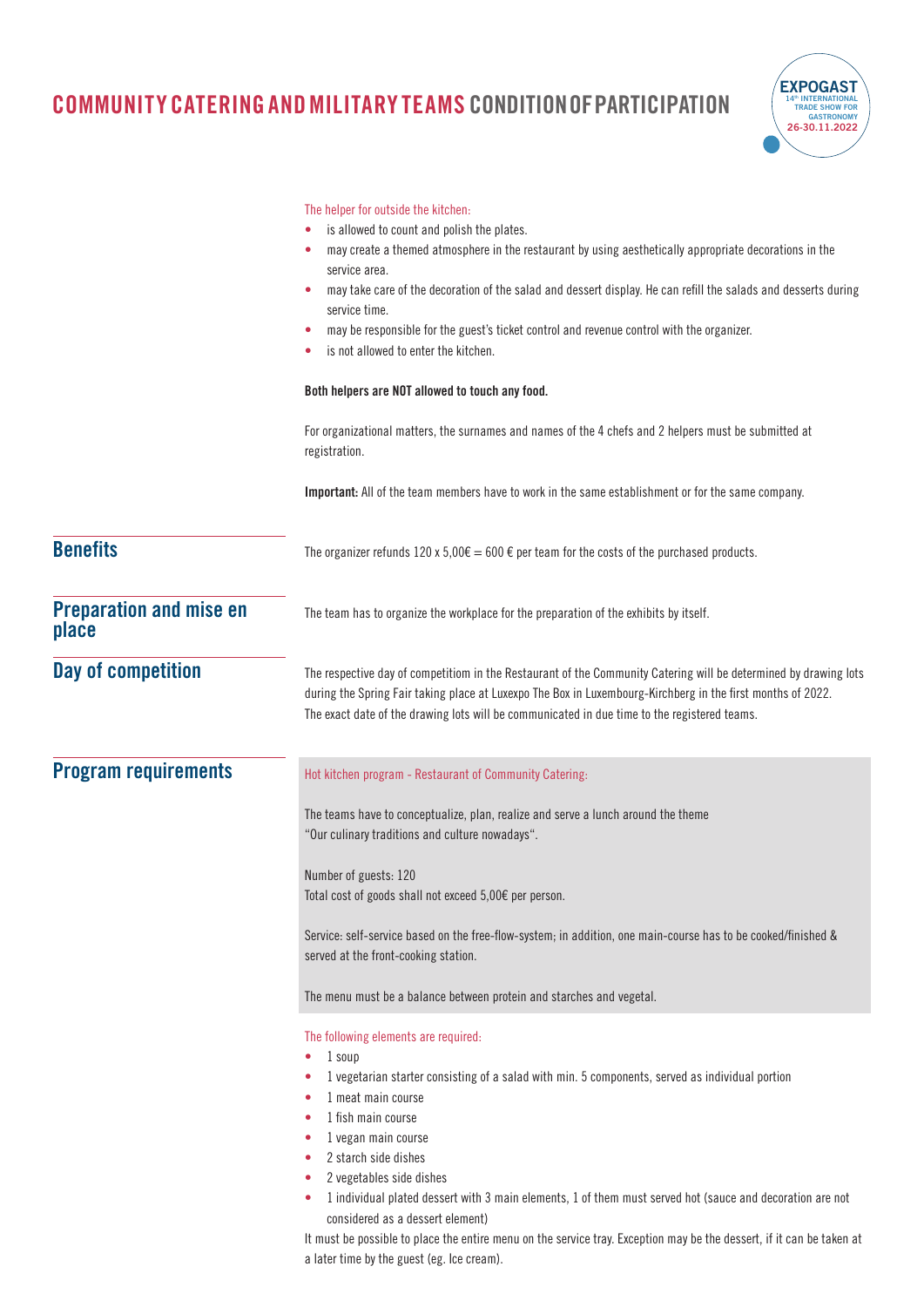

| <b>Prescribed quantities</b>                                                                   | The minimum required weight of one cooked portion of the whole menu is 500g                                                                                                                                                                                                                                                                                                                                                                                                                                                                                                                                                                                                                                                                                                                                                                                                                                                                                                                                                                                                                                                                                                                                                                                                                                                                                                                                                                                                                                                                                                                                                                                                                                                                                                                                                                 |  |
|------------------------------------------------------------------------------------------------|---------------------------------------------------------------------------------------------------------------------------------------------------------------------------------------------------------------------------------------------------------------------------------------------------------------------------------------------------------------------------------------------------------------------------------------------------------------------------------------------------------------------------------------------------------------------------------------------------------------------------------------------------------------------------------------------------------------------------------------------------------------------------------------------------------------------------------------------------------------------------------------------------------------------------------------------------------------------------------------------------------------------------------------------------------------------------------------------------------------------------------------------------------------------------------------------------------------------------------------------------------------------------------------------------------------------------------------------------------------------------------------------------------------------------------------------------------------------------------------------------------------------------------------------------------------------------------------------------------------------------------------------------------------------------------------------------------------------------------------------------------------------------------------------------------------------------------------------|--|
| <b>HACCP</b>                                                                                   | The team must present a checklist of the temperatures of their food products before they were placed in the<br>۰<br>chilled transport boxes.<br>The team must check the temperature of the products again as soon as they are stored in the fridges of the<br>۰<br>competition kitchen.<br>The team has to control the temperatures of the fridge/freezer during the competition.<br>۰<br>The team has to control the temperature of the food (warm and cold dishes) when it's served.<br>$\bullet$<br>The protocols must be presented to the judges during the mise en place check<br>۰<br>The team has to provide a laser thermometer for the judges to check the temperatures.<br>The control of the temperatures may be done by the kitchen helper.<br>$\bullet$                                                                                                                                                                                                                                                                                                                                                                                                                                                                                                                                                                                                                                                                                                                                                                                                                                                                                                                                                                                                                                                                        |  |
| <b>Permitted food to be</b><br>brought into the kitchen<br>at the start of the<br>competition: | Basic recipes can be weighted out but no further processing is allowed<br><b>Basic stock</b><br>can be brought in, but not reduced, seasoned or thickened.<br>۰<br>samples for tasting have to be ready for the mise en place check by the jury<br>۰<br>bones/fishbones for stock<br>۰<br>can be brought in cut into small pieces<br>۰<br><b>Salads</b><br>cleaned and washed but not cut or mixed<br>Vegetables, fruits, potatoes<br>cleaned, peeled, washed, not cut, must be raw. (exception for vegetables where seeds have to be removed.<br>۰<br>For example, squash - are only allowed to be cut in halves)<br>onions can be halved to check quality<br>۰<br>vegetables like tomatoes may be blanched and peeled<br>$\bullet$<br>broad beans may be shelled<br>۰<br>vegetable/fruit purées can be brought in, but not reduced, seasoned or thickened.<br>۰<br>Samples for tasting have to be ready for the mise en place check by the jury.<br>final sauce or coulis must be prepared on site<br>۰<br>Dried fruit / or vegetable<br>powder permitted<br>herbs and spices, dried or fresh<br>٠<br>spice mixes or div. paste are allowed<br>Pasta dough<br>is allowed and can be flavoured and rolled into sheets but not portioned<br>۰<br>Fish<br>gutted, scaled but NOT filleted<br>$\bullet$<br><b>Shells</b><br>cleaned, must be raw in their shells<br>۰<br>Crustaceans<br>raw or boiled, but not peeled.<br>۰<br><b>Meat/Poultry</b><br>can be deboned but not portioned, not trimmed, not minced or ground<br>۰<br>raw liver and sweetbread can be soaked in milk or cream when brought into the competition kitchen but not<br>۰<br>seasoned or marinated<br>sliced prosciutto, sliced bacon, sliced ham, chorizo are allowed as long as they will be further processed in the<br>kitchen<br>Pastry sponge, biscuit, meringue |  |

- **•** can be brought in, but not, sliced or chopped
- **•** have to be used as ingredient for a further use in the recipe
- **•** macarons must be made on-site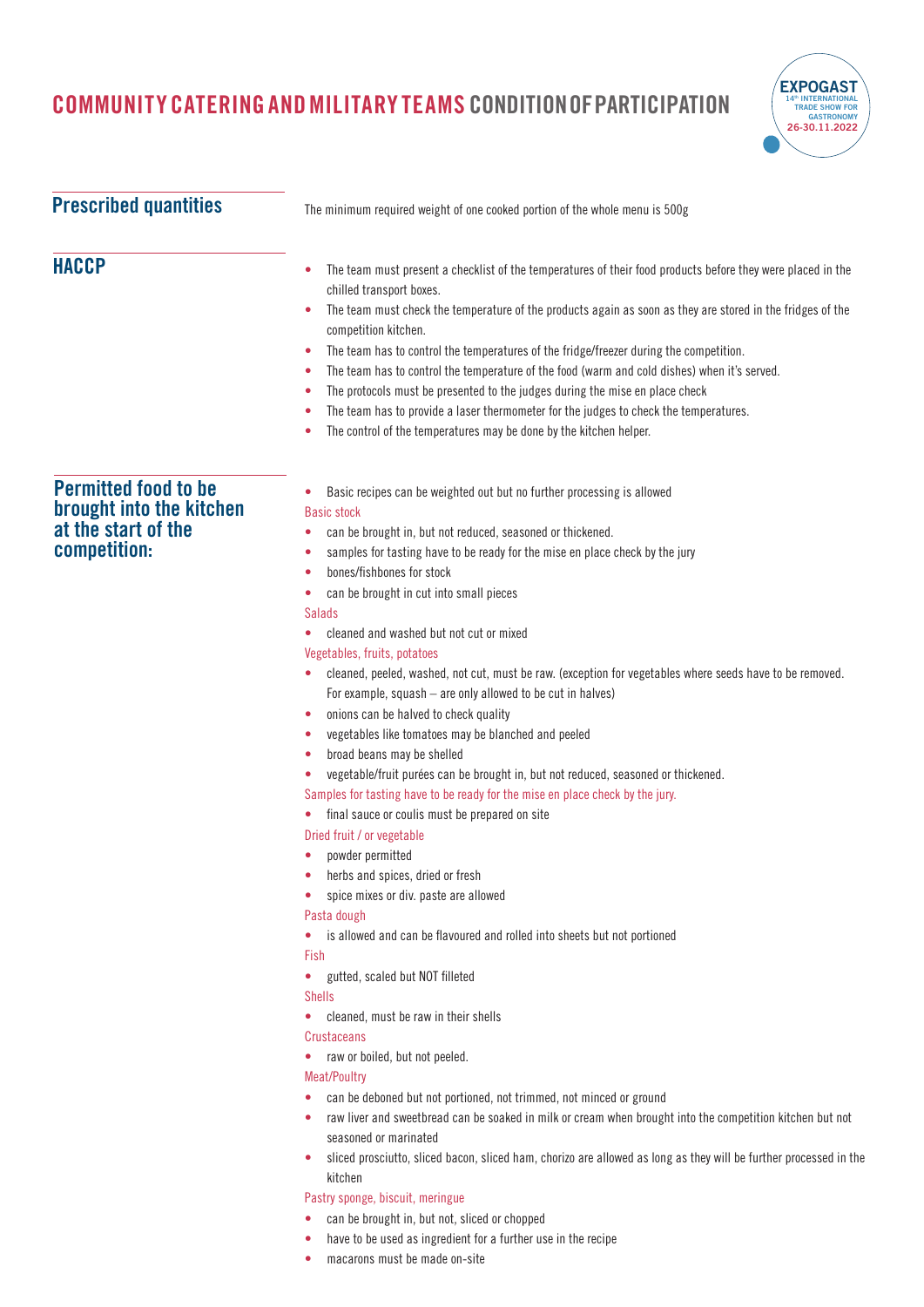

|                                                          | <b>Eggs</b><br><b>Flavoured oils and butter</b><br>are allowed<br>Decor elements<br>must be at 100% made in the kitchen                                                                                                                                                                                                                                                                                                                                                                                                                                                                                                                                                                                                                                                                                                                                                                                                         | can be separated and pasteurized, but not processed in any other way                                                                                                                                                                                                                                                                                                                                                                                                                                                                                                                                                                                                                                                                    |
|----------------------------------------------------------|---------------------------------------------------------------------------------------------------------------------------------------------------------------------------------------------------------------------------------------------------------------------------------------------------------------------------------------------------------------------------------------------------------------------------------------------------------------------------------------------------------------------------------------------------------------------------------------------------------------------------------------------------------------------------------------------------------------------------------------------------------------------------------------------------------------------------------------------------------------------------------------------------------------------------------|-----------------------------------------------------------------------------------------------------------------------------------------------------------------------------------------------------------------------------------------------------------------------------------------------------------------------------------------------------------------------------------------------------------------------------------------------------------------------------------------------------------------------------------------------------------------------------------------------------------------------------------------------------------------------------------------------------------------------------------------|
| <b>Convenience products</b>                              |                                                                                                                                                                                                                                                                                                                                                                                                                                                                                                                                                                                                                                                                                                                                                                                                                                                                                                                                 | Applies to all components: It may be processed up to a maximum of 6 convenience products (CV products).                                                                                                                                                                                                                                                                                                                                                                                                                                                                                                                                                                                                                                 |
|                                                          | the mise en place check.                                                                                                                                                                                                                                                                                                                                                                                                                                                                                                                                                                                                                                                                                                                                                                                                                                                                                                        | The CV products brought in the kitchen must be highlighted as CV product and must be presented to the jury during                                                                                                                                                                                                                                                                                                                                                                                                                                                                                                                                                                                                                       |
|                                                          | 100% traceable with a label intact (legible) and correct description.                                                                                                                                                                                                                                                                                                                                                                                                                                                                                                                                                                                                                                                                                                                                                                                                                                                           | All Convenience products, either prepared by the manufacturer or prepared in the preparation kitchen, must be                                                                                                                                                                                                                                                                                                                                                                                                                                                                                                                                                                                                                           |
|                                                          | It counts as 1 (one) CV product:<br>۰<br>cut vegetable $=1CV$ product, )<br>٠<br>۰<br>deduction of 10 points.                                                                                                                                                                                                                                                                                                                                                                                                                                                                                                                                                                                                                                                                                                                                                                                                                   | any product that has been partially or completely prepared by the food industry (stuffed pasta, fresh pasta, cut<br>salads in a controlled atmosphere, frozen vegetables, fruits, dressings, ice creams, dried or frozen herbs, pre<br>sliced ham/bacon, raw sliced meat for escalope, roulade, paillard and / or<br>any allowed goods as listed in the above list if it shows one further work step (eg. fish filleted $=$ 1CV product,<br>All CV products (purchased or self-made) must be correctly labelled with all components and ingredients,<br>date of production and, like industrial CV products, properly packaged.<br>In case of breach of the above mentioned rules the respective teams will be penalized with a maximum |
| <b>Environment,</b><br><b>Sustainability &amp; Waste</b> | To protect our World, we all have to be mindful of our impact on the Environment, Sustainability, and Food Waste<br>Reduction.<br>The organiser will provide bins for organic, plastic and burnable items.<br>All competitors' mise-en-place must be transported and stored in reusable containers, environment-friendly paper<br>and packaged items.<br>The teams are encouraged to use recycled materials wherever possible and avoid the use of unnecessary disposable<br>containers.<br>Before, during, and after the competition, the teams must appropriately prepare and account for the leftovers,<br>trimmings and food waste reduction.<br>Water or electricity have to be managed carefully.<br>It is not allowed/permitted or suggested to bring in more material as needed.<br>Overproduction of food, more than the stated portion calculation, will result in a loss of 5 points in «Hygiene and<br>Food waste.» |                                                                                                                                                                                                                                                                                                                                                                                                                                                                                                                                                                                                                                                                                                                                         |
| <b>Schedule of the</b><br>competition                    | Mise en place & HACCP check by the jury<br>Start for the practical preparations<br>Service starts at<br>Last order<br>Cleaning the kitchen<br>Leaving the kitchen                                                                                                                                                                                                                                                                                                                                                                                                                                                                                                                                                                                                                                                                                                                                                               | Teams can store the food and will be introduced at 5.45 am to the use of the kitchen equipment.<br>$6.15$ am<br>$6.30$ am<br>$11.30$ am<br>$1.00$ pm<br>$1.30$ pm<br>2.00 pm                                                                                                                                                                                                                                                                                                                                                                                                                                                                                                                                                            |

Teams with delays at the start of the service or leaving the kitchen after 2.30 pm will be penalized with a deduction of 5 points obtained in the hot kitchen.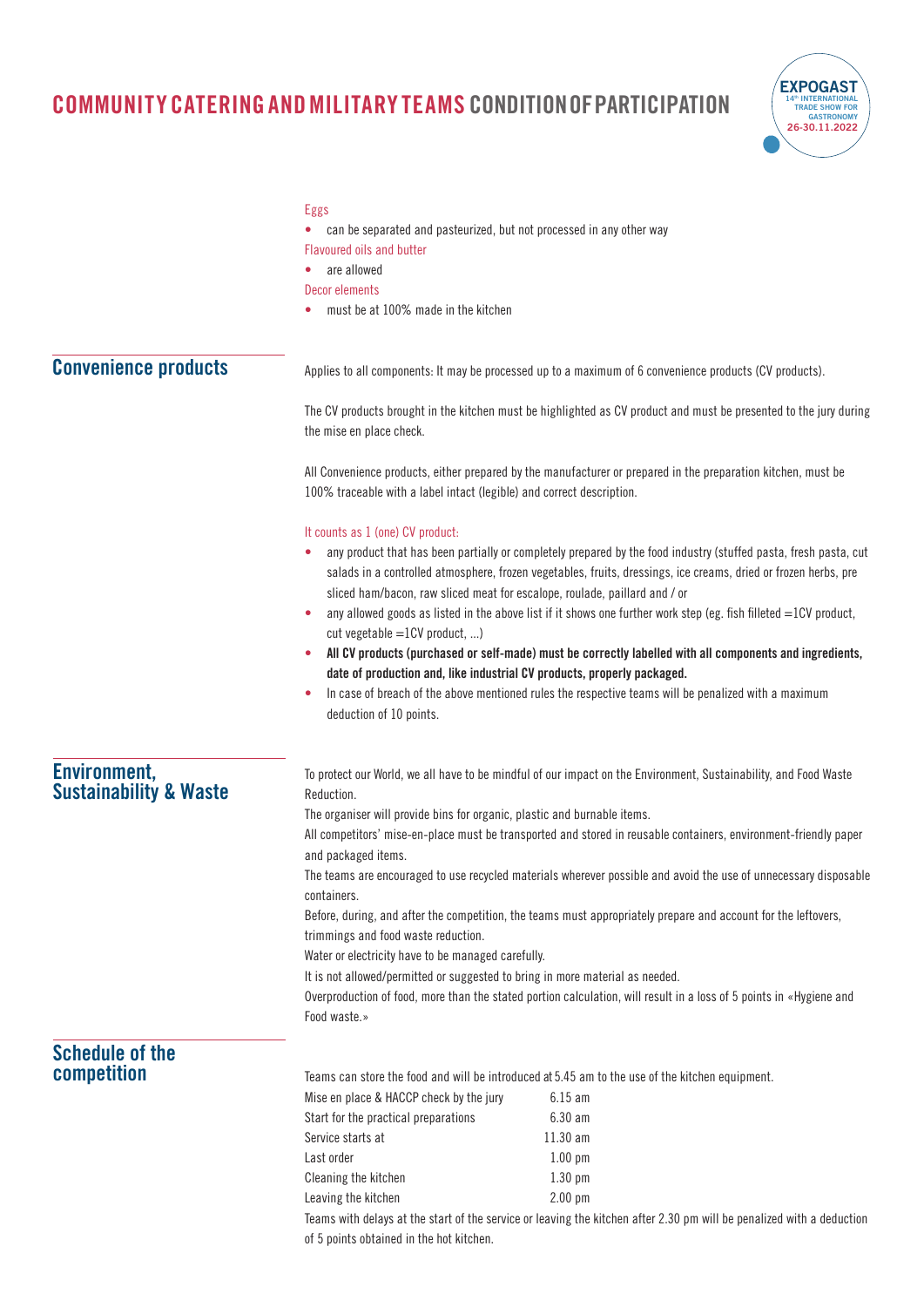

After the last customer has been served the jury will give its OK to clear and clean the kitchen. The teams may organize some more helpers for the cleaning.

#### **KITCHEN OF THE RESTAURANT COMMUNITY CATERING**

The kitchens in the community catering restaurant are well-equipped and are visible to the public. The community catering teams are therefore requested to perform in clean working clothes.

The porcelain for the "Restaurant of Community Catering" is offered by the organizer and will be presented during the drawing of the competition days.

A detailed list of the provided equipment and a kitchen plan will be sent out 6 months prior to the competition.

Kitchen furniture and physical inventory have to be handled with care and each community catering team is liable for missing equipment. Hygienic and accurate work will be judged as well as the state of the kitchen after cooking. Porcelain and serving utensils (plates, saucepans, soup bowls....) are provided by the organizer and this list will be sent out 6 months prior the competition.

Teams may add one additional item of porcelain to one of the dishes if the following rules are accomplished:

- **•** The original set of porcelain, specified by the organizer, must be used and no item can be changed.
- **•** The additional item has to be purchased from the official porcelain sponsor of the competition.
- **•** The team is responsible for their own china and it will be handed over to the team unwashed after the lunch.
- **•** The team has no claim against the organizer in case that in the event pieces of china are broken, stolen or lost.

| <b>Equipment - basic rules</b> | The team is allowed to bring a max of 2 transport boxes into the kitchen or boxes on wheels, trolleys, warm or<br>cold. Those boxes have of a maximum size of GN 2/1 and maximum height of 185 cm.<br>A maximum of 8 appliances and machines can be used in the hot kitchen competition, in addition to what is<br>already supplied by the organizer.<br>Each kitchen is equipped with 10 plug sockets of 220 volts. A maximum load of 10 kW must not be exceeded.<br>Additional power outlets are not allowed! The overload is controlled by fuse.<br>It is the teams' responsibility to ensure that the electrical load is not exceeded causing a power failure. If a<br>team causes a power failure because of power overload, they can be penalized with up to 10 points!!!!<br>It is not permitted to exchange equipment during the competition, unless there is a machine failure, and the<br>jury chairman approves it. |  |
|--------------------------------|--------------------------------------------------------------------------------------------------------------------------------------------------------------------------------------------------------------------------------------------------------------------------------------------------------------------------------------------------------------------------------------------------------------------------------------------------------------------------------------------------------------------------------------------------------------------------------------------------------------------------------------------------------------------------------------------------------------------------------------------------------------------------------------------------------------------------------------------------------------------------------------------------------------------------------|--|
| <b>Electrical Equipment</b>    | accepted in the kitchen of "Restaurant of Community Catering"<br>Induction plate<br>۰<br>Slow cooking and warm holding unit                                                                                                                                                                                                                                                                                                                                                                                                                                                                                                                                                                                                                                                                                                                                                                                                    |  |
|                                | Vacuum sealers<br>Warm temperature regulator                                                                                                                                                                                                                                                                                                                                                                                                                                                                                                                                                                                                                                                                                                                                                                                                                                                                                   |  |
|                                | Airbrush compressor<br>Ice cream maker<br><b>Blender</b>                                                                                                                                                                                                                                                                                                                                                                                                                                                                                                                                                                                                                                                                                                                                                                                                                                                                       |  |
|                                | Hand mixer<br><b>Blast chiller</b>                                                                                                                                                                                                                                                                                                                                                                                                                                                                                                                                                                                                                                                                                                                                                                                                                                                                                             |  |
|                                | Heating unit (on wheels it will be counted as warm transport box)<br>Microwave oven<br>Dehydrator                                                                                                                                                                                                                                                                                                                                                                                                                                                                                                                                                                                                                                                                                                                                                                                                                              |  |
|                                | $D - - - - -$                                                                                                                                                                                                                                                                                                                                                                                                                                                                                                                                                                                                                                                                                                                                                                                                                                                                                                                  |  |

- **•** Pacojet
- **•** Smoking unit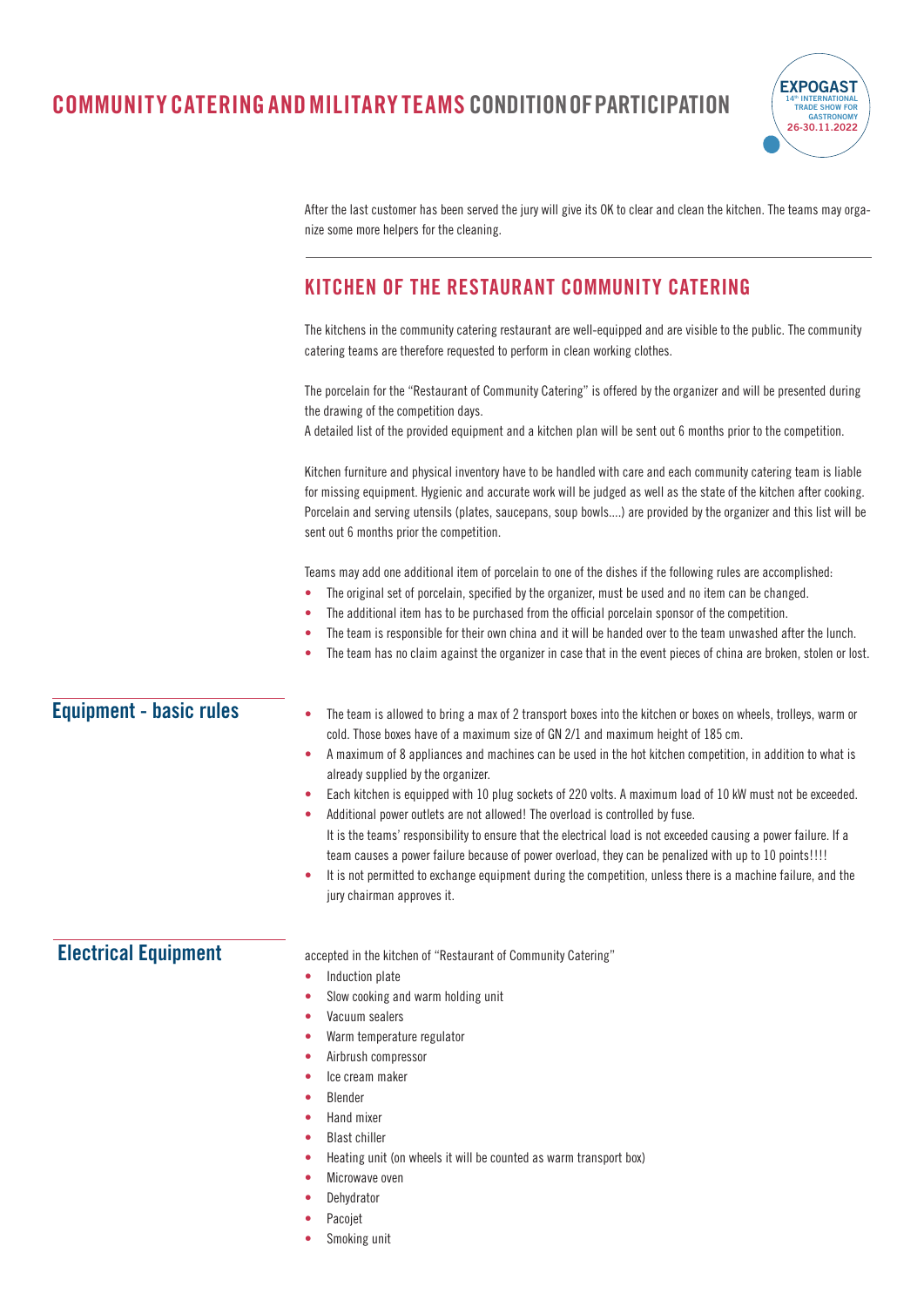

|                                                                                                              | Sous-vide circulator<br>Pasta maker<br>Thermomix<br>Tabletop mixer<br>Deep fryer<br>Meat slicing machine<br>Vegetable processor<br>Plate heater<br>All other equipment is prohibited!!!!!                                                                                                                                                                                                                                                                   |                                                                                                                         |
|--------------------------------------------------------------------------------------------------------------|-------------------------------------------------------------------------------------------------------------------------------------------------------------------------------------------------------------------------------------------------------------------------------------------------------------------------------------------------------------------------------------------------------------------------------------------------------------|-------------------------------------------------------------------------------------------------------------------------|
| <b>International jury</b>                                                                                    | the entrant accepts the here mentioned conditions.                                                                                                                                                                                                                                                                                                                                                                                                          | The international jury consists of officially recognized and approved experts. With the participation in the exhibition |
|                                                                                                              | The international jury starts working at 6.00 am                                                                                                                                                                                                                                                                                                                                                                                                            |                                                                                                                         |
|                                                                                                              | team being able to determine which plates it will be.<br>The served menu must correspond with the announced menu.                                                                                                                                                                                                                                                                                                                                           | The judging of the plates takes place during service, which means 4 menus will be judged per team, without the          |
|                                                                                                              | the accomplished programs.<br>Details will be announced at the team briefing a few hours before the opening ceremony.<br>The decisions of the jury are final and irrevocable.                                                                                                                                                                                                                                                                               | The team members will have 2 members of the jury at their disposal on a daily basis to receive feedback concerning      |
| <b>Informations that the</b><br>team has to submit to the<br>Jury at the time of the<br>mise en place check. | the precise recipes of the menu for 120 people<br>۰<br>the costing of the menu for 120 people and for 1 person.<br>۰<br>the ordering list of the goods<br>the nutritional value calculation of each dish<br>۰<br>the check list of requested temperature protocols (HACCP)<br>۰<br>show the 6 permitted CV products.<br>۰<br>show the 8 permitted electrical appliances.<br>prepare samples of the basic stocks and vegetable/fruit purées for tasting<br>۰ |                                                                                                                         |
| <b>Judging points</b>                                                                                        | Mise en place<br><b>Hygiene and food waste</b><br><b>Correct professional preparations</b><br>Work skills<br>Techniques<br>Work flow<br>۰<br><b>Balanced nutritional value &amp;</b><br>respect of the theme<br><b>Presentation &amp; service</b><br>Design of the output<br><b>Comfortable atmosphere</b>                                                                                                                                                  | 5 points<br>10 points<br>20 points<br>5 points<br>10 points                                                             |
|                                                                                                              | <b>Taste</b>                                                                                                                                                                                                                                                                                                                                                                                                                                                | 50 points                                                                                                               |

The prescribed number of 120 portions must be respected. Insufficient quantities are penalized with a deduction of points.

**Total 100 points**